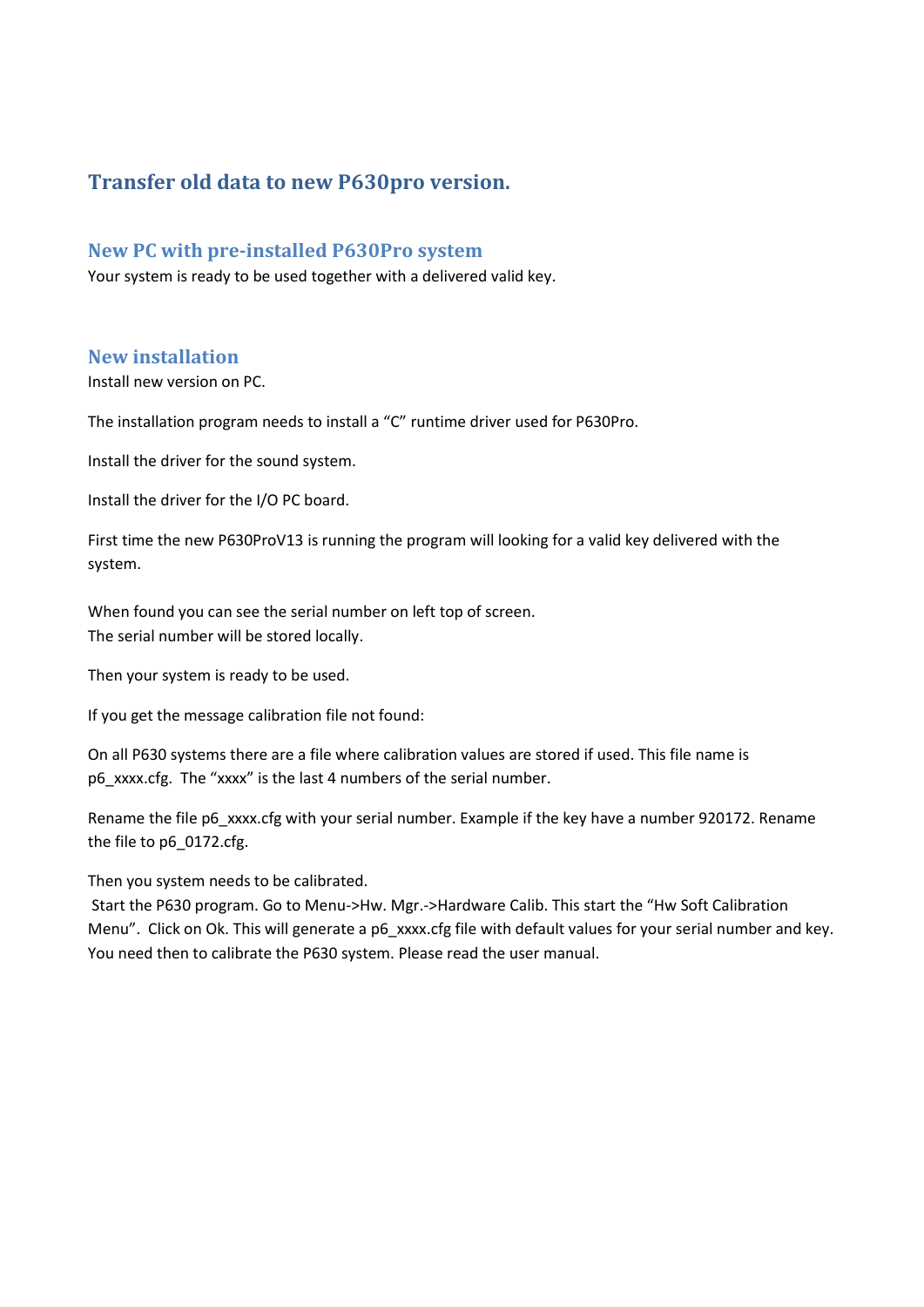## **New installation on a PC where another P630Pro is running**

Install new version on PC.

The installation program needs to install a "C" runtime driver used for P630Pro.

The system uses the current driver for the sound system.

The system uses the current driver for the I/O PC board.

On all P630 systems there are a file where calibration values are stored if used. This file name is p6\_xxxx.cfg. The "xxxx" is the last 4 numbers of the serial number.

Copy the p6 xxxx.cfg with the correct serial number from your current system the new P630Pro location. The file has the calibration information of your current PC and soundboard used together with the P630 box.

Copy the file P630-HW.CFG on your current system to the new P630Pro location. The file has the information regarding your PC and sound system latency delay etc.

First time the new P630ProV13 is running the program will looking for a valid key delivered with the system.

When found you can see the serial number on left top of screen. The serial number will be stored locally.

Then your system is ready to be used.